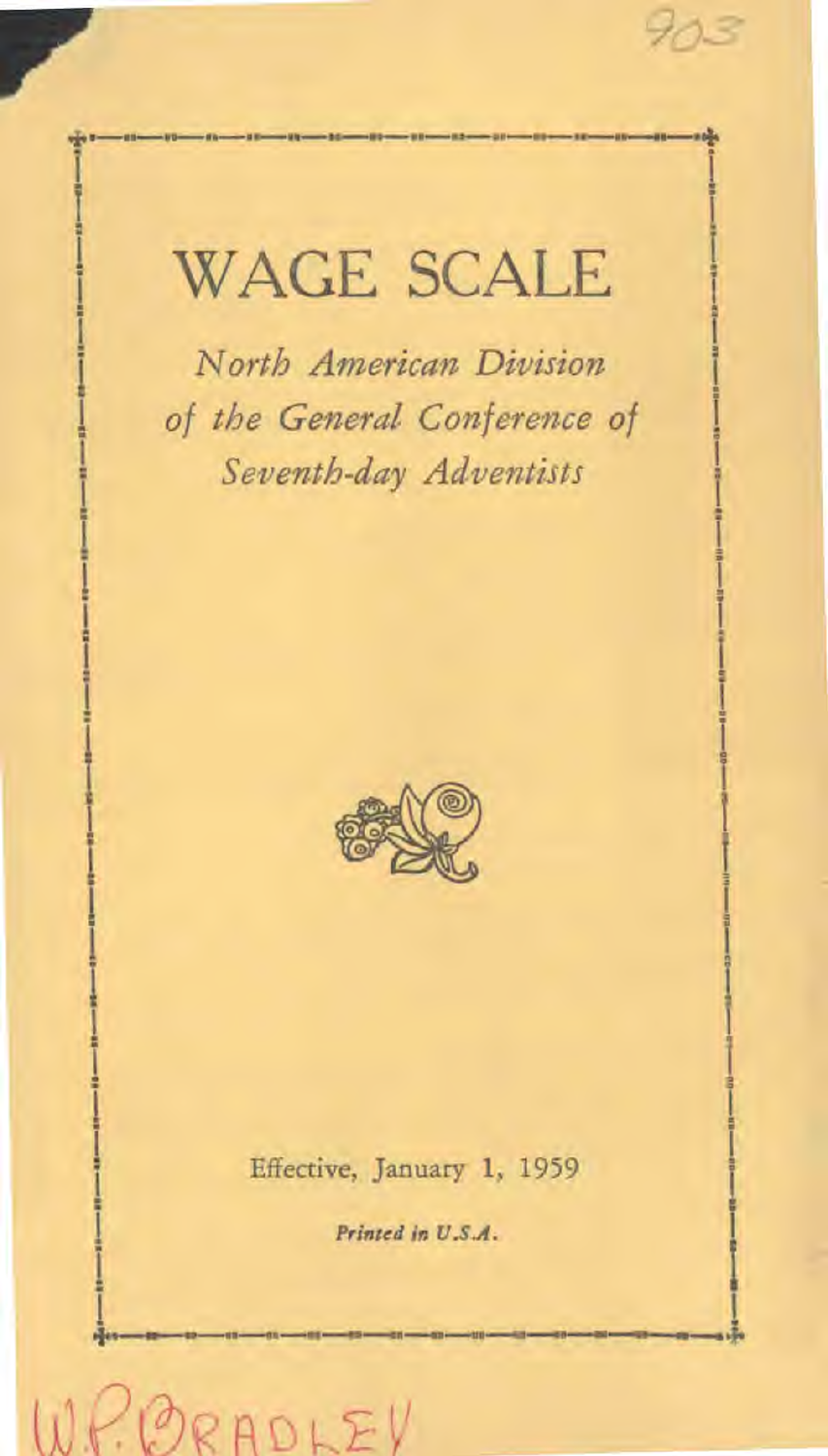### **INTRODUCTORY**

In order that there may be an equitable basis for the remuneration of various classes of workers, a denominational wage scale has been adopted, which applies in principle in all the world.

Minimum and maximum weekly rates have been set for different classes of workers, with the suggestion that men of long experience and tried service be rated at or near the maximum, while those of less experience receive during their early terms of service, more nearly the minimum rates.

Wages are set on a missionary standard which, while providing a living wage, is not intended to give full recognition to the scholastic and professional qualifications attained, nor to the responsibilities of executive leadership which may be carried.

This wage scale should be strictly adhered to, and no special appropriations of any kind should be made, except in cases of emergency as provided in the General Conference Working Policy.

Besides the regular wage, provision is made for meeting hotel room rates, with a fixed travel allowance of \$5.00 daily where workers are traveling, except that where a worker is fully entertained, the daily allowance is \$1.50.

In the case of missionary appointees, the daily travel allowance for husband and wife when traveling together is \$7.00, for accompanying children \$1.25, for children traveling alone \$3.00.

# OTHER ALLOWANCES

NOTE.—See General Conference Working Policy for information relative to Rent Subsidies, Medical and Dental Allowances, Automobile Expense, etc.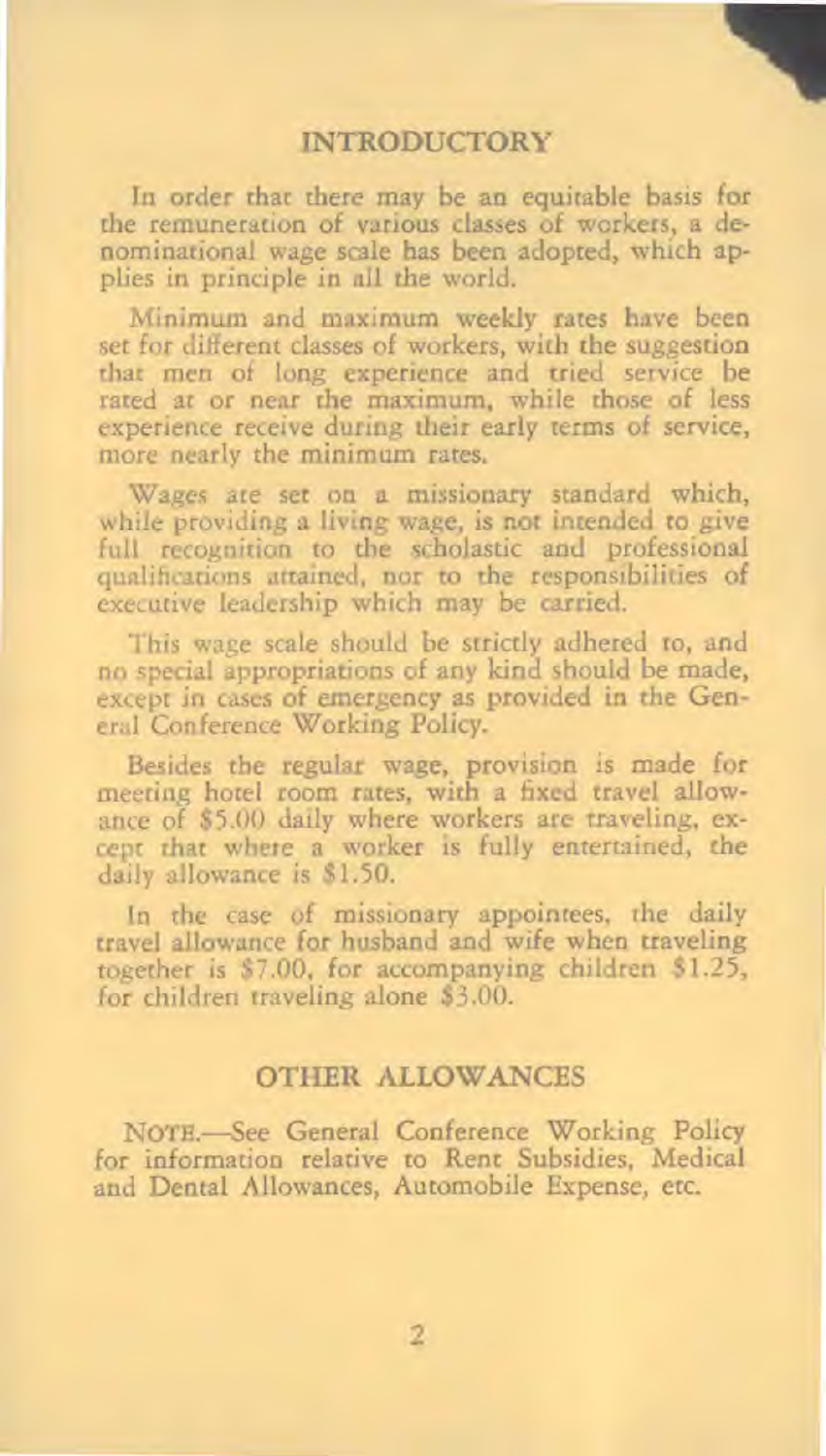# 1959 WAGE SCALE

|                                          | Mini-   | Maxi-      |
|------------------------------------------|---------|------------|
| General Conference                       | mum     | 972.24.772 |
| President                                |         | \$89.50    |
| Secretary                                |         | 87.50      |
| Treasurer                                |         | 87.50      |
| General Vice-presidents                  |         | 87.50      |
| Vice-president-North American            |         |            |
| Division                                 |         | 87.50      |
| Under-treasurer                          |         | 86.50      |
| <b>Associate Secretaries</b>             | \$76.25 | 85.50      |
| <b>Assistant Treasurers</b>              | 76.25   | 85.50      |
| Auditor                                  | 70.25   | 85.50      |
| <b>Department Secretaries</b>            | 70.25   | 85.50      |
| <b>Field Secretaries</b>                 | 70.25   | 85.50      |
| <b>Statistical Secretary</b>             | 70.25   | 84.00      |
| <b>Associate Department Secretaries</b>  | 70.25   | 84.00      |
| <b>Associate Auditors</b>                | 70.25   | 84.00      |
| <b>Associate Secretaries-Women</b>       | 53.00   | 64.25      |
| Cashier-Men                              | 64.50   | 79.25      |
| Cashier-Accountant-Women                 | 40.00   | 57.00      |
| Accountants-Men                          | 64.50   | 77.50      |
| Accountants-Women                        | 40.00   | 55.00      |
| Asst. Department Secretaries-Men         | 64.50   | 79.25      |
| Asst. Department Secretaries-Women 41.00 |         | 57.00      |
| <b>Administrative Office Secretaries</b> | 40.00   | 57.00      |
| <b>Office Secretaries</b>                | 40.00   | 55.00      |
| Stenographers                            | 40.00   | 52.25      |
| <b>Union Conferences</b>                 |         |            |
| President                                | 70.75   | 85.50      |
| Secretary-Treasurer                      | 64.50   | 82.25      |
| Asst. Treasurers                         | 64.50   | 79.50      |
| Department Secretaries                   | 64.50   | 81.25      |
| Asst. Dept. Secretaries                  | 64.50   | 79.50      |
| Auditor                                  | 64.50   | 81.25      |
| <b>Ordained Ministers</b>                | 54.00   | 78.00      |
| Cashier-Men                              | 64.50   | 76.50      |
| Cashier-Women                            | 40.00   | 55.00      |
| Cashier-Accountant-Women                 | 40.00   | 56.00      |
|                                          |         |            |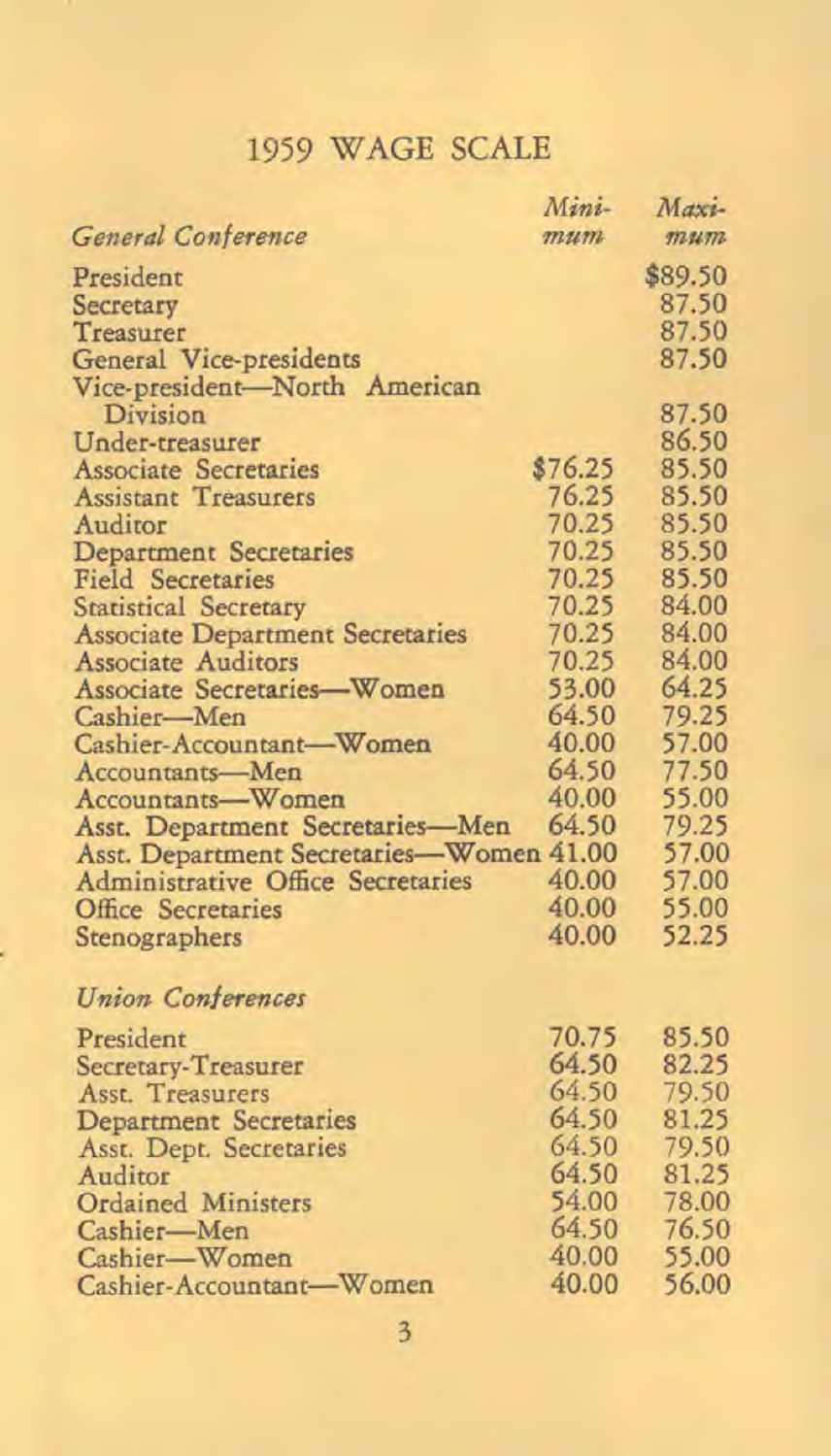| Accountants-Men                            | 62.50 | 75.00          |
|--------------------------------------------|-------|----------------|
| Accountants-Women                          | 40.00 | 55.00          |
| Secretaries                                | 40.00 | 55.00          |
| Stenographers                              | 40.00 | 52.25          |
| <b>Elementary School Supervisors</b>       | 44.00 | 60.00          |
|                                            |       |                |
| Local Conferences                          |       |                |
| President                                  | 65.00 | 82.25          |
| Secretary-Treasurer                        | 54.00 | 79.00          |
| Department Secretaries                     | 54.00 | 78.00          |
| Book & Bible House Managers                | 54.00 | 78.00          |
| Ordained Ministers                         | 54.00 | 78.00          |
| Licensed Ministers                         | 50.50 | 67.50<br>67.50 |
| Bible Instructors-Men                      | 50.50 |                |
| Bible Instructors-Women                    | 40.00 | 55.25          |
| Cashier-Accountants-Men                    | 52.00 | 73.00          |
| Cashier-Accountants-Women                  | 40.00 | 56.00          |
| Office Secretaries                         | 40.00 | 55.00          |
| Stenographers                              | 40.00 | 52.25          |
| <b>Elementary School Supervisors</b>       | 44.00 | 58.00          |
|                                            |       |                |
| First Year                                 |       | Second Year    |
| Ministerial Interns<br>Min<br>Max.         | Min.  | Max.           |
|                                            |       |                |
| 56.25<br>50.00<br>Married Men              | 54.25 | 60.50          |
| 42.00<br>Unmarried Men                     | 40.25 | 47.75          |
| 40.00<br>41.25<br><b>Bible Instructors</b> | 40.00 | 44.00          |
| Secondary Schools                          |       |                |
| Principal                                  | 65.00 | 78.00          |
| <b>Business Manager</b>                    | 64.50 | 76.00          |
| Assistant Business Manager                 | 63.00 | 75.00          |
| Accountants-Men                            | 52.00 | 73.50          |
| Accountants-Women                          | 40.00 | 55.00          |
| Cashier-Accountant-Women                   | 40.00 | 56.00          |
| Teachers-Men                               | 50.25 | 75.00          |
| Dean of Boys                               | 50.25 | 75.00          |
| Teachers-Women                             | 40.00 | 55.25          |
| Dean of Girls                              | 40.00 | 56.25          |
| Matron<br>Industrial Head                  | 40.00 | 57.00          |

• To be determined by the governing board, taking into con-sideration the size of the industry in question but in no case to be in excess of \$78.00.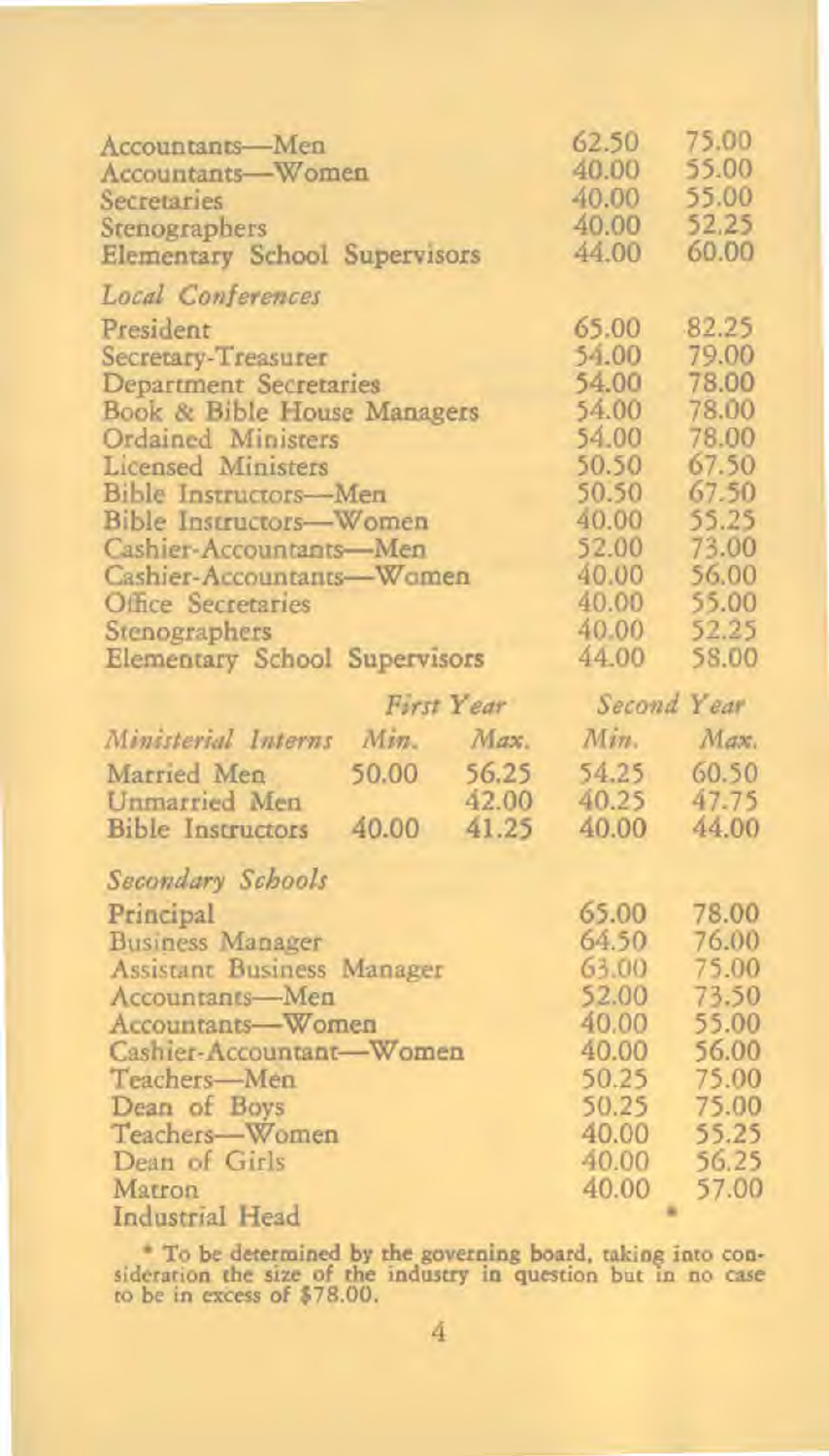| Intermediate and Elementary Schools                        |       |            |
|------------------------------------------------------------|-------|------------|
| Principal-Men (Major schools)                              | 50.25 | 76.00      |
| Principal-Men                                              | 50.25 | 75.00      |
| Principal-Women                                            | 47.00 | 58.00      |
| Teachers-Men                                               | 50.25 | 75.00      |
| Teachers-Women                                             | 40.00 | 55.25      |
| Senior Colleges                                            |       |            |
| President                                                  | 70.75 | 84.50      |
| Dean of Instruction                                        | 65.00 | 82.25      |
| <b>Business Manager</b>                                    | 65.00 | 82.25      |
| Accountants-Men                                            | 62.50 | 77.50      |
| Accountants-Women                                          | 40.00 | 55.00      |
| Accountant-Cashier-Women                                   | 40.00 | 56.00      |
| Assistant Manager and Treasurer                            | 65.00 | 78.00      |
| Industrial Head                                            | 65.00 | 78.00<br>۲ |
| Head of Major Industrial Department                        |       |            |
| Registrar-Men                                              | 65.00 | 78.00      |
| Registrar-Women                                            | 41.00 | 60.00      |
| Dean of Men                                                | 65.00 | 78.00      |
| Dean of Women                                              | 41.50 | 60.00      |
| Assistant Dean of Collegiate School                        |       |            |
| of Nursing                                                 | 41.25 | 62.75      |
| Director of Health Service                                 | 40.00 | 60.00      |
| Director of Food Service-Men                               | 65.00 | 78.00      |
| Director of Food Service-Women                             | 40.00 | 60.00      |
| Assistant Director of Food Service                         |       |            |
| (Women with ADA Rating)                                    | 40.00 | 58.00      |
| Professor and Head of Department-                          |       |            |
| Men                                                        | 65.00 | 81.25      |
| Professor and Head of Department-                          |       |            |
| Women                                                      | 41.25 | 62.75      |
| Professor-Men                                              | 65.00 | 80.25      |
| Professor-Women                                            | 40.00 | 61.75      |
| Associate Professor-Men                                    | 64.50 | t<br>79.25 |
| Associate Professor-Women                                  | 41.00 | 60.00      |
| Assistant Professor-Men                                    | 64.00 | t<br>78.00 |
| Assistant Professor-Women                                  | 40.75 | 57.00      |
| * When there are four or more full time technic in the in- |       |            |

• When there are four or more full-time teachers in the in-termediate or elementary school.

f Head of Major Industrial Department same as Head of Department.

\$ Plus \$1.00 if head of Department.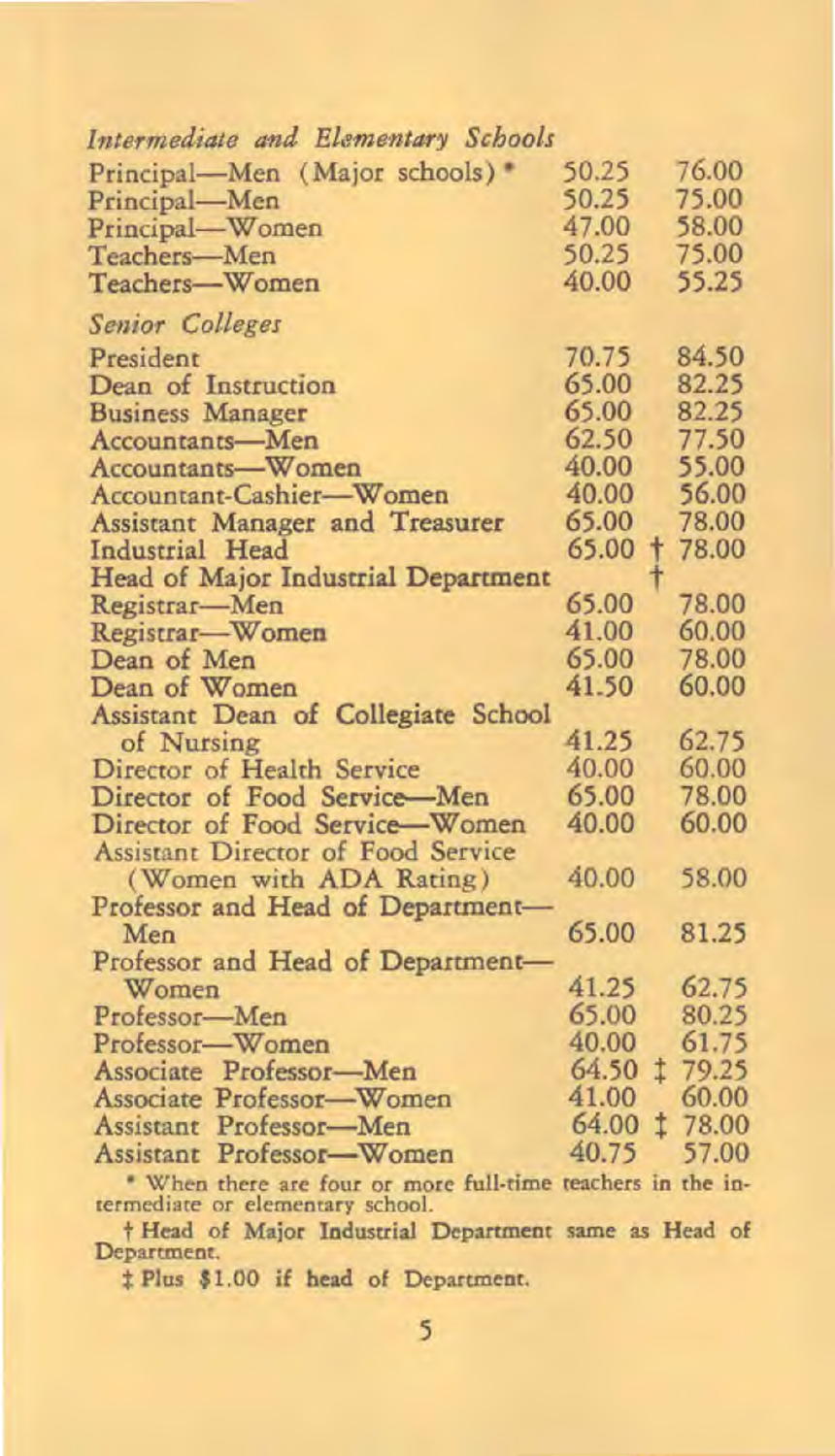| Instructors-Men                 | 50.00 ± 75.00                 |          |
|---------------------------------|-------------------------------|----------|
| Instructors-Women               | 40.00                         | 56.00    |
| Librarian-Men                   | 65.00 § 78.00                 |          |
| Librarian-Women                 | $\tilde{\mathbf{S}}$<br>41.00 | 60.00    |
| Junior Colleges                 |                               |          |
| President                       | 65.00                         | 81.25    |
| Manager                         | 54.00                         | 78.00    |
| Assistant Manager               | 50.75                         | 74.00    |
| Accountant-Men                  | 41.75                         | 73.50    |
| Accountant-Women                | 40.00                         | 55.00    |
| Accountant-Cashier-Women        | 40.00                         | 56.00    |
| Registrar-Men                   | 51.00                         | 75.00    |
| Registrar-Women                 | 40.00                         | 57.00    |
| Dean of Men.                    | 51.00                         | 75.00    |
| Dean of Women                   | 40.00                         | 57.00    |
| Matron                          | 40.00                         | 57.00    |
| Director of Health Service      | 40.00                         | 57.00    |
| Department Head                 | 54.50                         | 78.00    |
| Instructors-Men                 | 50.75                         | 75.00    |
| Industrial Head                 |                               |          |
| Librarian-Men                   | 51.00S                        | 75.00    |
| Librarian-Women                 | 40.00                         | \$ 57.00 |
| Publishing Houses               |                               |          |
| General Managers                | 70.75                         | 84.50    |
| Assistant General Managers      | 68.50                         | 82.25    |
| Editor of Review & Herald       | 69.75                         | 83.50    |
| Periodical Editors              | 68.50                         | 82.25    |
| Associate Periodical Editors    | 67.50                         | 81.25    |
| Minor Periodical Editors        | 63.50                         | 77.00    |
| <b>Book Editors</b>             | 68.50                         | 82.25    |
| Associate Book Editors          | 67.50                         | 81.25    |
| Treasurers                      | 68.50                         | 82.25    |
| <b>Assistant Treasurers</b>     | 66.50                         | 80.25    |
| <b>Book Department Managers</b> | 68.50                         | 82.25    |

\$ Plus \$1.00 if head of Department.

§ If holding professional rank, the rank takes precedence in setting salary.

• To be determined by the governing board, taking into consideration the size of the industry in question but in no case to be in excess of \$78.00.

§ If holding professional rank, the rank takes precedence in setting salary.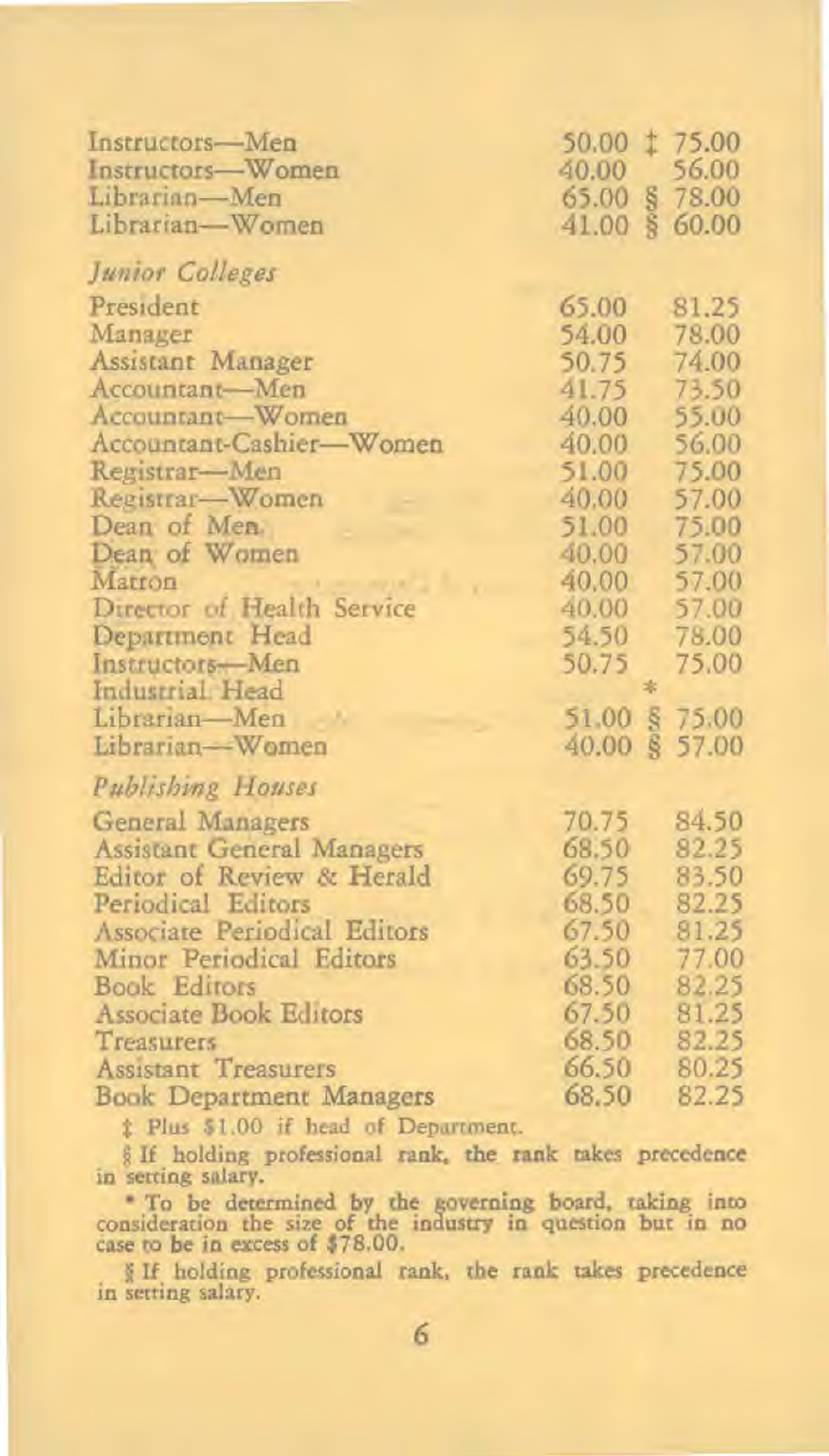| <b>Associate Book Department Managers</b> | 67.50 | 81.25                 |
|-------------------------------------------|-------|-----------------------|
| Assistant Book Department Managers        | 66.50 | 80.25                 |
| Periodical Department Managers            | 68.50 | 82.25                 |
| Assoc. Periodical Dept. Managers          | 67.50 | 81.25                 |
| Asst. Periodical Dept. Managers           | 66.50 | 80.25                 |
| Factory Superintendent                    | 68.50 | 82.25                 |
| Asst. Factory Superintendent              | 66.50 | 80.25                 |
| Branch Managers                           | 66.50 | 80.25                 |
| Chief Accountants-Men                     | 63.50 | 77.50                 |
| Foremen                                   | 65.50 | 79.00                 |
| Head Proofreader-Men                      | 62.50 | 75.00                 |
| Head Proofreader-Women                    | 50.00 | 60.00                 |
| Proofreader-Women                         | 45.00 | 53.25                 |
| Copy Editors-Men                          | 65.50 | 79.00                 |
| Copy Editors-Women                        | 47.00 | 54.25                 |
| Factory Workers                           |       | <sup>*</sup> See Note |
| Accountants-Men                           | 62.50 | 75.00                 |
| Accountant-Cashier-Women                  | 40.00 | 56.00                 |

NOTE:—Factory workers' (Journeymen) rates in North<br>America are from \$1.64½ to \$2.23½ per hour, it being un-<br>derstood that this rate includes all allowances such as rent al-<br>lowance, with the exception of help granted unde sions of the Medical Policy.

#### *Christian Record Benevolent Association*

The Publishing House portion of this wage scale will be used in setting the salaries of workers in the Christian Record Benevolent Association.

#### **MEDICAL INSTITUTIONS**

**Physicians and Dentists Not on Incentive Plan** 

In view of the heavy expense incurred in securing their education, and the necessity of keeping in close touch with the latest methods of clinical practice, the rate for sanitarium and hospital medical directors, and for men and women staff physicians, is set according to their experience and years of service, as follows:

a. The rate for Medical Directors is determined by their years of service and efficiency, the maximum rate being \$103.00 per week.

b. Men physicians. The following is the graduated maximum wage scale for men physicians based on years of experience after completion of their internship: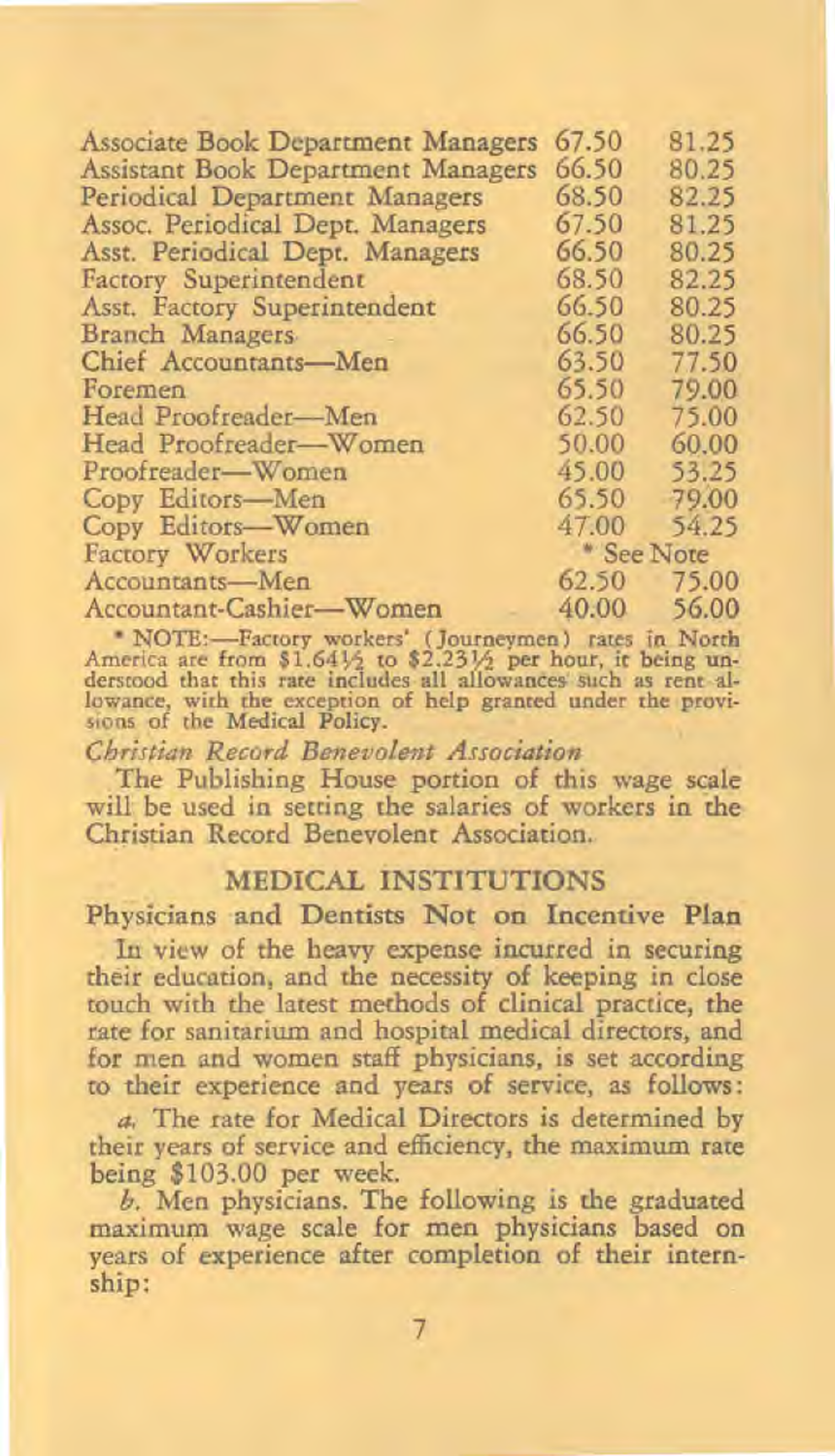|             | Per Week |
|-------------|----------|
| First year  | \$74.00  |
| Second year | 79.50    |
| Third year  | 85.00    |
| Fourth year | 89.75    |
| Fifth year  | 99.00    |

*c.* Women physicians. The following is the gradu-ated maximum *wage* scale for women physicians based on years of experience after completion of their internship:

|             | Per Week |
|-------------|----------|
| First year  | \$63.75  |
| Second year | 66.75    |
| Third year  | 70.50    |
| Fourth year | 74.50    |
| Fifth year  | 80.00    |

# *Sanitarium Personnel*

| Administrator                                      | 70.75                             | 84.50 |
|----------------------------------------------------|-----------------------------------|-------|
| Business Manager or Asst. Adminis-                 |                                   |       |
| trator                                             | 65.00                             | 82.25 |
| Assistant Business Manager                         | 50.00                             | 78.00 |
| Accountant-Men                                     | 50.00                             | 77.50 |
| Accountant-Cashier-Women                           | 40.00                             | 56.00 |
| Credit Manager                                     | 50.00                             | 77.50 |
| <b>Purchasing Agent</b>                            | 50.00                             | 77.50 |
| Director-School of Nursing                         | 43.25                             | 63.75 |
| Director-Nursing Service                           | 40.00                             | 62.75 |
| Asst. Director-School of Nursing                   | 41.00                             | 62.75 |
| Supervisor of Nursing Instruction                  | 41.00                             | 60.50 |
| Administrative Dietitian                           | 40.00                             | 62.75 |
| Dean of Women                                      | 40.00                             | 58.50 |
| <b>Executive Housekeeper</b>                       | 40.00                             | 60.00 |
| Technicians-Men                                    | 45.25                             | 78.50 |
| Technicians-Women                                  | 40.00                             | 60.50 |
| Dietitians                                         | 40.00                             | 59.50 |
| Supervisor Clinical Service                        | 40.00                             | 63.50 |
| Head Nurses                                        | 40.00                             | 58.50 |
| General Duty Nurses                                |                                   | 56.25 |
| $111$ and $11$ and $11$ and $11$ and $11$ and $11$ | <b>Contract Contract Contract</b> |       |

The maximum rate will apply only to those institutions of over one hundred beds and which conduct a school of nursing.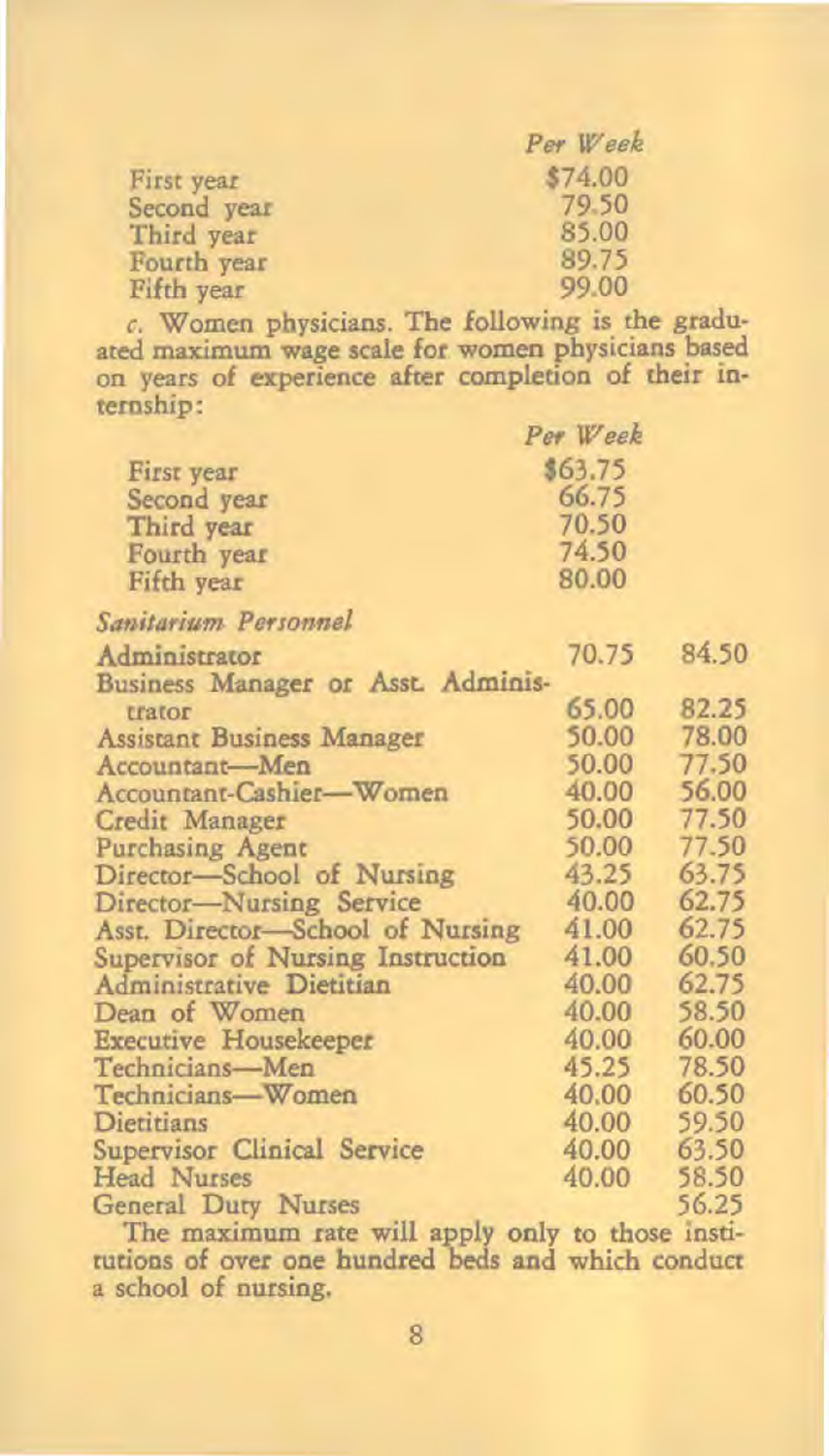| College of Medical Evangelists *      |         |
|---------------------------------------|---------|
| Educational:                          |         |
| President                             | \$85.50 |
| Dean of Faculties                     | 85.00   |
| General Business Manager              | 85.00   |
| Hospital Administrator                | 84.50   |
| Campus Business Administrator         | 82.25   |
| Asst. Campus Business Administrator   | 80.50   |
| Business:                             |         |
| Controller                            | 85.50   |
| Associate Controller                  | 82.25   |
| Secretary Board (Manager Student Loan |         |
| Dept.)                                | 81.25   |
| Resident Auditor                      | 81.25   |
| Assistant Treasurer                   | 78.00   |

" Since the CME is primarily an educational institution, it is therefore necessary in the interest of over-all unity to have<br>a general manager of the Loma Linda Sanitarium and White<br>Memorial Hospital. This does not materially lessen the re-<br>sponsibility of the administration of fore, a rate comparable to hospital administrators generally should obtain in these two cases.

Physicians—Incentive Plan for North America

1. A base pay as follows is given physicians, covering participation in the revenue producing professional services to the sanitarium; assistance in religious and social activities of the institution; teaching duties in the training school and supervision and teaching of interns and residents; care of charity cases; professional care of employees {adjusted in harmony with Autumn Council action, 1950}:

| First year after internship  | \$57.50 |
|------------------------------|---------|
| Second year after internship | 60.25   |
| Third year after internship  | 62.75   |
| Fourth year after internship | 65.50   |
| Fifth year after internship  | 68.00   |
| Additional allowance to the  |         |

Medical Director for medi-<br>cal administration

Additional allowance to the acting Medical Director for medical administration in the absence of the Medical

\$10.00-25.00 per week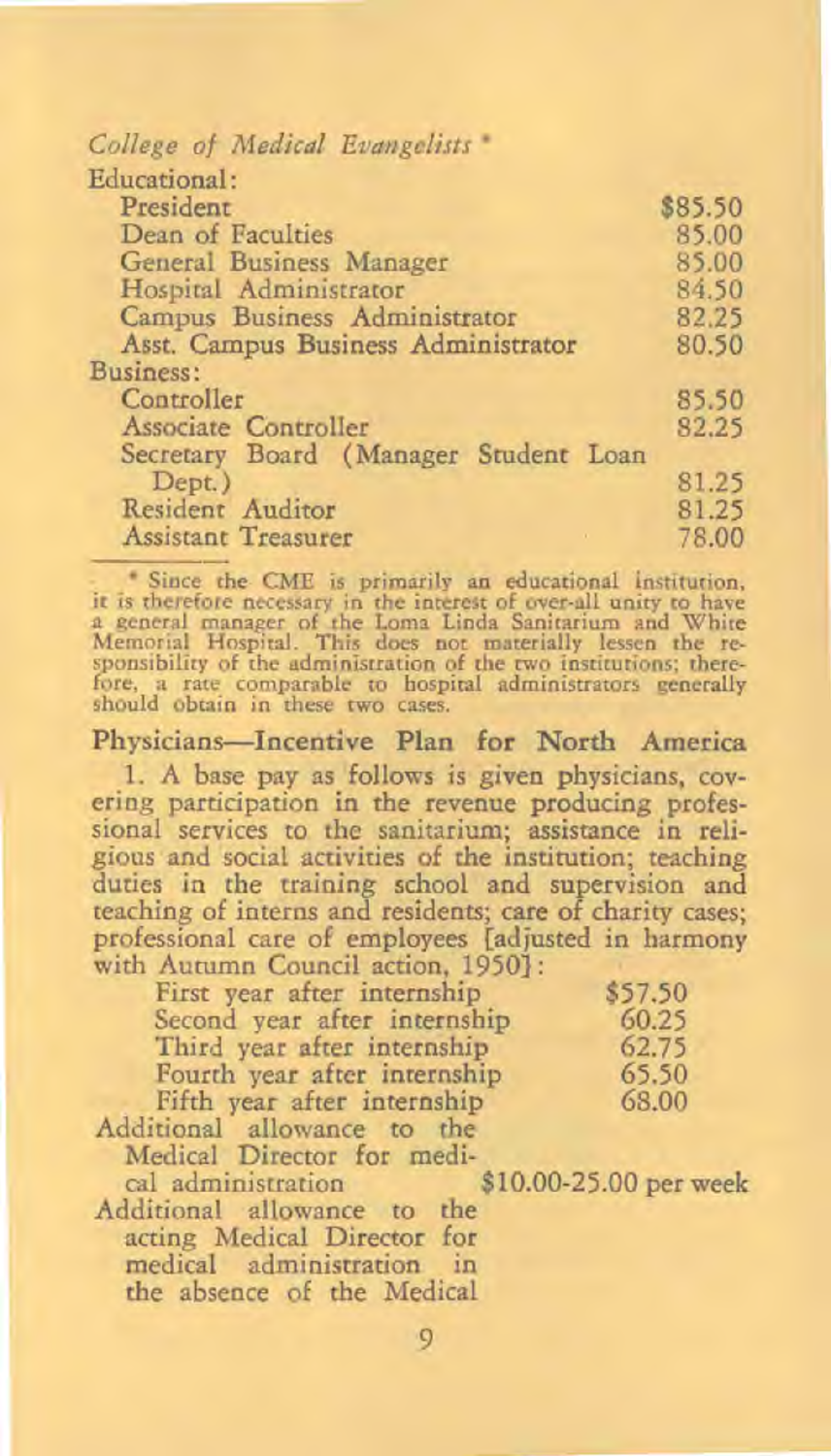Director 7.50-12.50 per week

Additional allowance to staff<br>members who have spemembers who have cialty board certification 5.00 per week

2. Supplementary pay for professional services to patients is charged for as follows: 20% of charges turned in from \$ .00 to \$ 25.00 10% of charges turned in from 25.01 to 50.00 5% of charges turned in from 50.01 to 100.00<br>3% of charges turned in from 100.00 and over 3% of charges turned in from 10% of sales price of glasses except

those sold to employees

These percentages may be varied as long as the ceiling is not exceeded.

3. A maximum of \$125.00 per week is set above which no benefits will be paid, it being understood that this is computed on either a biweekly or a monthly basis.

4. Interpretations:

Percentage is computed on net charges.

Percentage is computed on a receding basis of any one fee.

Assisting surgeon and surgeon turn in separate charges and percentage is computed accordingly.

No percentage is paid for care of charity patients.

Percentage is paid for office treatments given by the physician's office nurse, under his direction.

Men and women physicians are remunerated on the same basis.

5. Other benefits as follows:

*Postgraduate.* An allowance is made for postgraduate work for the physician in the amount of three weeks per year at base pay, and the same is cumulative for a period of not more than four years, except by special board action.

Plans for the utilization of the provision set up above are submitted to the Board in writing through the Medical Director for approval before the postgraduate work is taken.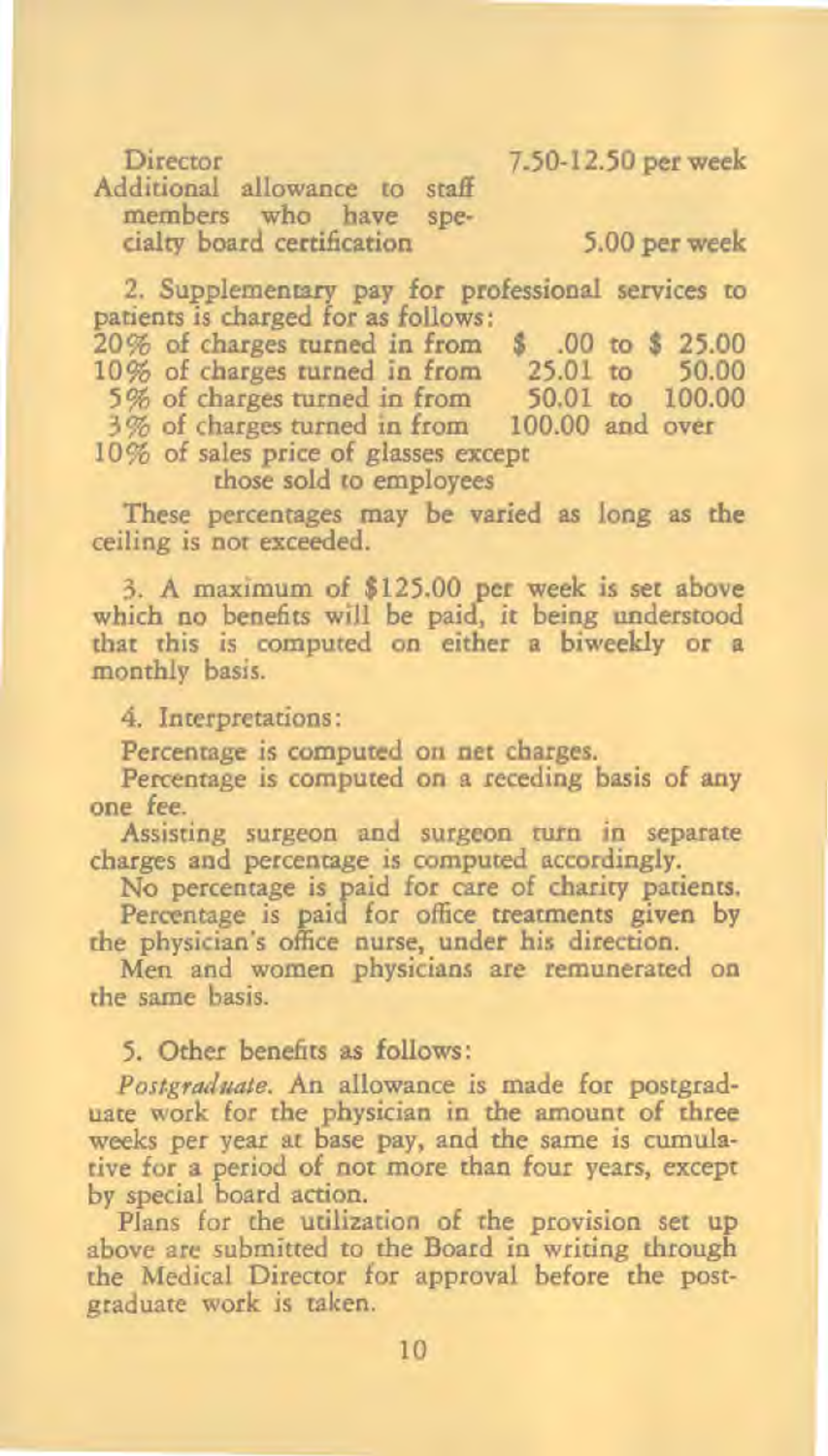For work so approved the institution assists the physician in meeting the expense involved in the following manner:

- a. Full registration and/or tuition fees.
- b. One-half of hotel or rooming expense.
- c. One-half General Conference per diem allowance.
- d. One-half transportation expense not to exceed first class railroad fare and Pullman lower berth.

In special cases involving training of specialists for Board certification, postgraduate allowances are increased as may be determined by the governing Board.

Attendance at medical conventions outside of the local area where the physician is employed is considered to be postgraduate expense.

*Vacations.* Vacation allowance of two weeks per year at base pay plus allowances for official responsibilities.

*Automobile.* a. One-half of the registration fees.

b. One-half of five-point insurance.

c. Mileage for institutional business.

*Sustentation.* Sustentation provision paid on base pay.

*Medical Society Dues.* a. National, State & County. *b.* One specialty society.

*Malpractice Insurance. Blue Cross* coverage according to institutional policy of employing institution.

*Rent Subsidy.* Coverage according to policy of employing institution, calculated on full amount of physician's earnings.

*Medical Assistance.* In harmony with institutional policy.

#### *Telephone.*

6. The application of this policy to physicians in the College of Medical Evangelists is referred to the major Board of that institution.

It is the responsibility of the officers of the respective Sanitarium and College of Medical Evangelists boards to adhere to the foregoing policies, and before any modifications are made to secure approval from the General Conference Committee.